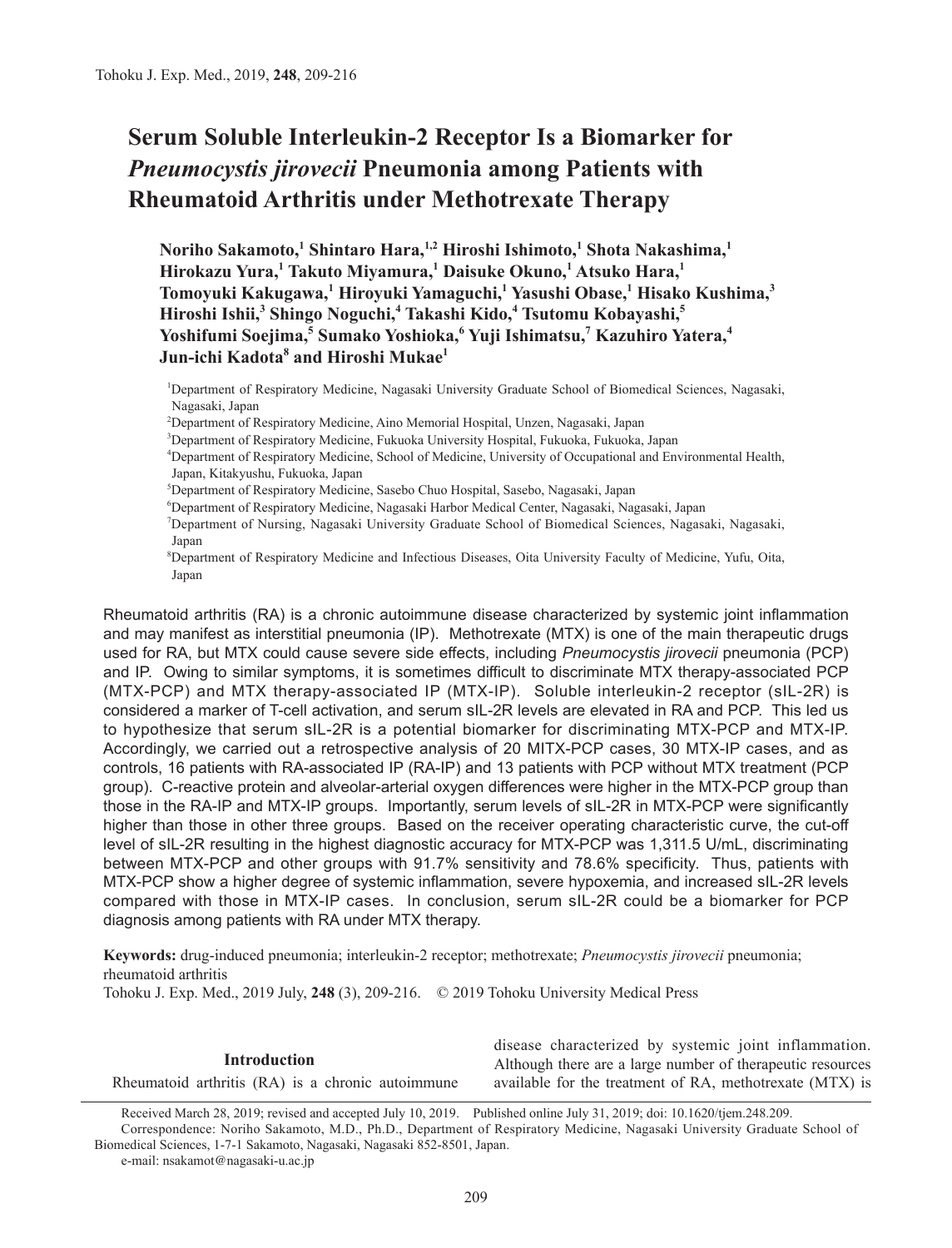one of the main drugs used against this disease (Singh et al. 2016; Smolen et al. 2017). MTX has multiple mechanisms of action that alleviate clinical symptoms in patients with RA, including the inhibition of inflammatory cell proliferation, interference with T cell activity, and cytokine secretion (Chan and Cronstein 2002). Despite this, MTX therapy is not always the best choice as it can have several side effects such as liver enzyme abnormalities, alopecia, gastrointestinal events, hematological events, hypertension, infection, interstitial pneumonia, mucocutaneous events, myocardial infarction, and rashes (Lopez-Olivo et al. 2014). From the view of pulmonary involvement, MTX treatment can induce interstitial pneumonia (MTX-IP) and can be a risk factor for *Pneumocystis jirovecii* pneumonia (PCP) (Hashimoto et al. 2017). Meanwhile, RA-associated interstitial pneumonia (RA-IP) is a well-known manifestation of RA and its prevalence has been reported to be between 4 and 50% (Zou et al. 2012; Norton et al. 2013; Richman et al. 2013). In the clinical setting, RA-IP, MTX-IP, and PCP, and especially PCP developed during MTX treatment (MTX-PCP), are sometimes hard to distinguish.

The interleukin-2 receptor (IL-2R) complex is comprised of *α* (CD25), *β* (CD122), and common *γ* (CD132) chains expressed on the surface of T cells (Turka and Walsh 2008). Of these, IL-2R*α* expression is increased with T cell activation. IL-2R*α* is released by T cells as a soluble form and is called soluble IL-2 receptor (sIL-2R). Serum sIL-2R is considered a marker of T-cell activation (Rubin and Nelson 1990), and it has been reported as a marker for diseases such as cancer, infections, drug-induced side effects, and autoimmune inflammation including RA and PCP (Reddy and Grieco 1988; Rubin and Nelson 1990; Takahashi et al. 1991; Tanaka et al. 2002; Chodorowska et al. 2003; Witkowska 2005; Thi Hong Nguyen et al. 2017). However, whether sIL-2R can be used as a marker for patients with MTX-PCP and MTX-IP has not been investigated. In the present study, we examined the potential use of serum sIL-2R as a marker to differentiate between MTX-IP and MTX-PCP.

#### *Patients*

# **Methods**

We retrospectively enrolled 78 patients who had visited hospitals associated with our group (Nagasaki University Hospital, Oita University Hospital, University of Occupational and Environmental Health Hospital, Nagasaki Harbor Medical Center, Nagasaki Medical Center, and Sasebo Chuo Hospital) between 2003 and 2017. Patients with RA fulfilled ACR/EULAR RA criteria 2010 (Aletaha et al. 2010). They included the following: 20 cases of PCP during MTX treatment for RA (MTX-PCP group), 30 cases of MTX-induced interstitial pneumonia in patients with RA (MTX-IP group), 16 cases of RA-IP (RA-IP group), 13 cases of PCP including non-RA patients or RA patients without MTX treatment (PCP group). The PCP group included the following: five patients with malignant tumors undergoing chemotherapy, three cases of non-RA connective tissue disease, two cases with RA but without MTX treatment, two cases with idiopathic interstitial pneumonia, and one case that was human immuno-

deficiency virus-positive. PCP was defined based on the following criteria: (1) respiratory symptoms, (2) occurrence of new bilateral infiltrates upon chest radiograph or chest high-resolution computed tomography (HRCT), (3) detection of *Pneumocystis jirovecii* (*P. jirovecii*) by traditional staining (Grocott, Diff-Quik or Giemsa staining) or by PCR in respiratory specimens, and (4) significantly elevated plasma *β*-D-glucan levels. MTX-PCP was defined by a PCP diagnosis in patients with RA treated with MTX. MTX-IP was defined by the following criteria: (1) patients who were receiving MTX before the onset of respiratory symptoms, (2) occurrence of new bilateral infiltrates upon chest radiograph or HRCT, and (3) exclusion of infection, especially PCP, through intensive diagnostic procedures such as bronchoscopy or examination of sputum, and measurement of plasma *β*-D-glucan. RA-IP was defined based on the following: (1) diagnosis of RA, (2) presence of IP detected by HRCT, and (3) absence of infections or drug-induced pneumonia.

The study protocol was approved by the Human Ethics Review Committee at Nagasaki University Hospital, and all participants provided written, informed consent before enrolment.

#### *Data collection*

All data, including arterial blood gas analyses and Krebs von den Lungen 6 (KL-6), a marker of interstitial pneumonia, as well as bronchoalveolar lavage fluid (BALF) findings, were obtained from medical records. Patients were not under treatment for PCP or MTX-IP with systemic steroids and/or immunosuppressants at the time of sample collection. The alveolar-arterial oxygen difference  $(A-aDO<sub>2</sub>)$  was approximated based on the following expected values of the fraction of inspired oxygen in patients without mechanical ventilation: room air = 0.21; nasal cannula: 1 L/min = 0.24, 2 L/min = 0.28, 3 L/min = 0.32, 4 L/min = 0.36, 5 L/min = 0.40; mask: 5 L/min  $= 0.40, 6$  L/min  $= 0.50, 7$  L/min  $= 0.60$ ; reservoir mask: 6 L/min  $=$ 0.60, 7 L/min = 0.70, 8 L/min = 0.80, 9 L/min = 0.90, and 10 L/min = 0.99 (Hara et al. 2011).  $PaO<sub>2</sub>$  and  $PaCO<sub>2</sub>$  were measured by the analysis of arterial blood gas.

The HRCT findings were reviewed separately in random order by two independent observers who were not aware of the patients' profiles. The HRCT data were categorized into five previously established patterns (Silva and Muller 2006; Kakugawa et al. 2013; Travis et al. 2013) as follows: (1) hypersensitivity pneumonia (HP), (2) organizing pneumonia (OP), (3) nonspecific interstitial pneumonia, (4) diffuse alveolar damage, and (5) usual interstitial pattern. Following the initial independent evaluations, divergent observations were resolved by consensus after consultation between the two observers. The extent of visual ground glass opacity or consolidation was determined by visually estimating the extent in the upper, middle, and lower zones of each lung based on the percentage of the lung field that showed each abnormality in each zone (estimated to the nearest 10% of parenchymal involvement) according to the previous reports of Johkoh et al. (2002) and Sumikawa et al. (2006). The upper zone was defined as the area above the level of the carina, the lower zone as the area below the level of the inferior pulmonary vein, and the middle zone as the area between the upper and lower zones. Overall percent involvement was obtained by averaging the six lung zones.

#### *Statistical analysis*

All values are expressed as the median and inter-quartile range (IQR). Differences among groups were determined using the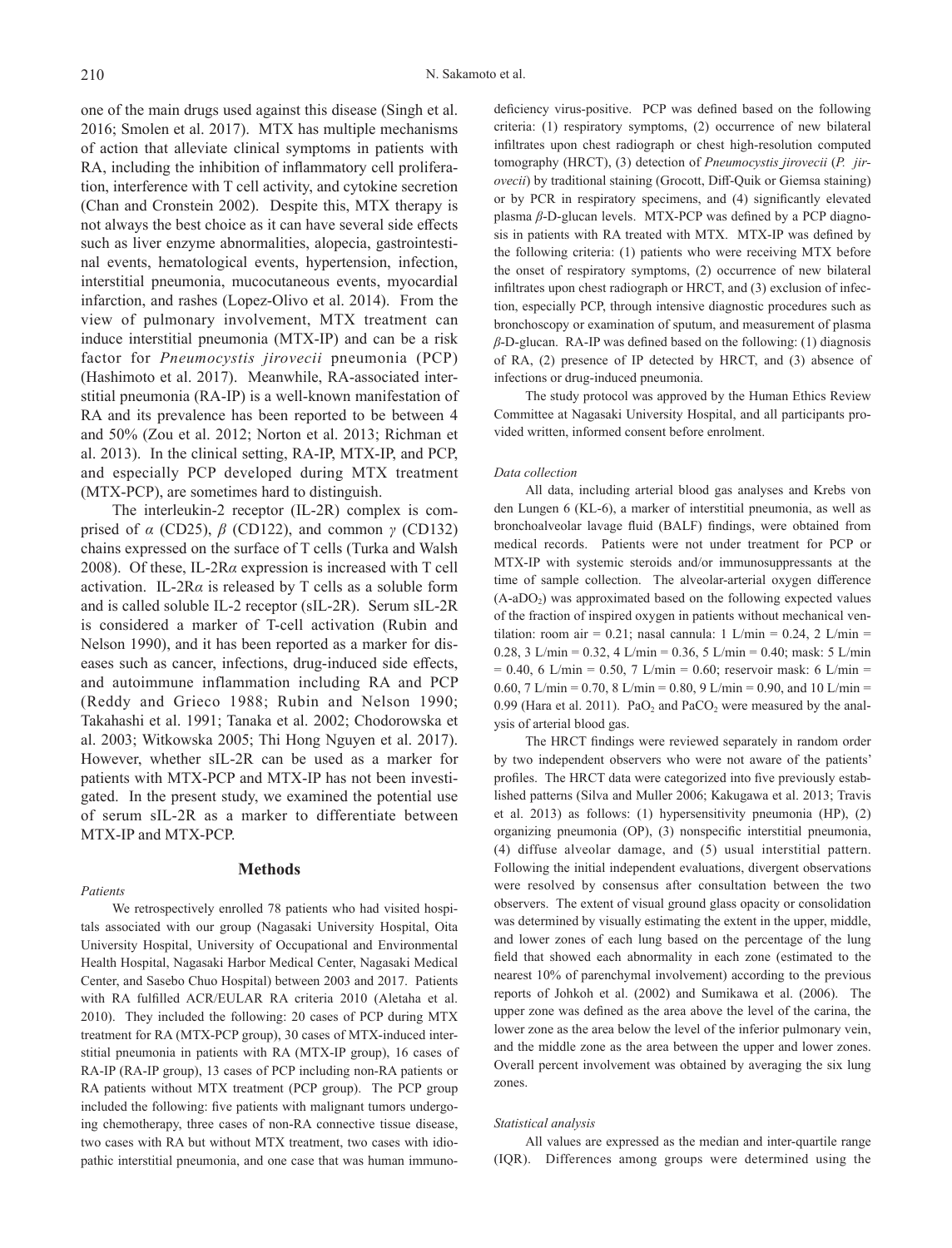Kruskal–Wallis test for continuous variables. If a significant difference was found using the Kruskal-Wallis test, multiple comparisons were performed using the Dunn test. Correlations between parameters were determined based on the Spearman's rank correlation coefficient. The upper left corner coordinate point of the receiver operating characteristic (ROC) curve was used to determine the optimum cutoff level to discriminate between the PCP group and the other groups. Statistical significance was defined as  $p < 0.05$ .

#### **Results**

# *Patient characteristics*

Patient characteristics are shown in Table 1. Differences in sex, age, and duration of the underlying disease were not significant among groups. The dosage of MTX treatment was similar between MTX-IP and MTX-PCP groups. In addition, there was no significant difference in the frequency of corticosteroid or biological agents for underlying diseases among the four groups. Anti-PCP prophylaxis using antibiotic sulfamethoxazole-trimethoprim was performed on only two patients: one PCP patient and one patient with MTX-IP (Table 1).

## *Laboratory findings*

The laboratory findings of each group are shown in Table 2. No significant differences in white blood cell counts were seen among the groups. Lymphocyte counts and immunoglobulin G levels in PCP and MTX-PCP groups were lower than those in the RA-IP group. C-reaction protein (CRP) and  $A-aDO<sub>2</sub>$  in the MTX-PCP group were higher than those in the RA-IP and MTX-IP groups. Lactate dehydrogenase (LDH) in the RA-IP group was lower than that in the other groups. KL-6 was not dif-

| Table 1. Subject characteristics. |  |
|-----------------------------------|--|
|-----------------------------------|--|

|                                     | $RA$ -IP<br>$n = 16$ | <b>PCP</b><br>$n = 13$ | MTX-IP<br>$n = 30$       | MTX-PCP<br>$n = 20$       | p value     |
|-------------------------------------|----------------------|------------------------|--------------------------|---------------------------|-------------|
|                                     |                      |                        |                          |                           |             |
| Male                                | $6(37.5\%)$          | $8(61.5\%)$            | $10(33.3\%)$             | $7(35.0\%)$               | $p = 0.362$ |
| Age, years                          | $65(60-75)$          | $66(60-71)$            | $66(62-73)$              | $69(63-77)$               | $p = 0.476$ |
| Underlying disease duration, months | $56(11-107)$         | $14(5-57)$             | $45(13-156)$             | $14(5-82)$                | $p = 0.206$ |
| Lung diseases at baseline           | $16(100\%)$          | $3(23.1\%)^*$          | $8(26.7\%)^*$            | $5(25.0\%)^*$             | p < 0.001   |
| Treatment at onset                  |                      |                        |                          |                           |             |
| Corticosteroid                      | $6(37.5\%)$          | $7(53.8\%)$            | $17(56.7\%)$             | $14(70.0\%)$              | $p = 0.298$ |
| Dosage of corticosteroid (mg/day)   | $0(0-4.4)$           | $2.5(0.0-20.0)$        | $2.3(0.0-5.0)$           | $2.8(0.0-5.0)20$          | $p = 0.491$ |
| Methotrexate                        | $2(12.5\%)$          | $0(0.0\%)$             | $30(100\%)$ <sup>*</sup> | $(100\%)$ <sup>*, ‡</sup> | p < 0.001   |
| Dosage of methotrexate (mg/week)    | $0.0(0.0-0.0)$       | $0.0(0.0-0.0)$         | $10.0 (6.0 - 12.0)^{*,}$ | 9.0 $(6.0-10.0)^{*,}$     | p < 0.001   |
| Biological agents                   | $3(18.8\%)$          | $0(0.0\%)$             | $10(33.3\%)$             | $5(25.0\%)$               | $p = 0.094$ |
| PCP prophylaxis                     | $0(0.0\%)$           | $1(7.7\%)$             | $1(3.0\%)$               | $0(0.0\%)$                | $p = 0.508$ |
| 30 days mortality $(\%)$            | $0(0.0\%)$           | $1(7.7\%)$             | $0(0.0\%)$               | $0(0.0\%)$                | $p = 0.165$ |

Data are presented as median (interquartile range) or No. (%).

RA-IP, rheumatoid arthritis-associated interstitial pneumonia; PCP, pneumocystis jiroveccii pneumonia without MTX use; MTX-IP, methothorexate-induced interstitial pneumonia; MTX-PCP, pneumocystis jiroveccii pneumonia during MTX use.

 $*_p$  < 0.05 compared with RA-IP group.

‡p < 0.05 compared with PCP group.

#### Table 2. Laboratory findings.

|                              | $RA-IP$             | n  | PCP                          | n  | MTX-IP                    | n  | MTX-PCP                            | n  | p value     |
|------------------------------|---------------------|----|------------------------------|----|---------------------------|----|------------------------------------|----|-------------|
| WBC $(\mu L)$                | 7,450 (4,825-8,750) | 16 | 7,400 (4,500-12,250)         | 10 | 7,550 (5,525-1,0775)      | 30 | 9,645 (6,325-12,945)               | 20 | $p = 0.322$ |
| Lymphocytes $(\mu L)$        | 1,650 (998-2,102)   | 16 | $650 (406 - 1,365)^*$        | 10 | 1,303 (854-1,768)         | 30 | 858 (330-1,404)                    | 18 | $p = 0.004$ |
| $CRP$ (mg/dL)                | $1.1(0.3-3.7)$      | 16 | $3.7(0.9-7.2)$               | 13 | $2.8(0.7-5.4)$            | 30 | 9.5 $(6.7-12.3)^{*}$               | 20 | p < 0.001   |
| $IgG$ (mg/dL)                | 1,594 (1,343-2,070) | 12 | 799 (600-1,424) <sup>*</sup> | 6  | 1,212 (1,053-1,592)       | 24 | 906 (753-1,268)*                   | 14 | $p = 0.001$ |
| LDH (U/L)                    | 211 (161-230)       | 14 | 387 (199-442) <sup>*</sup>   | 12 | $300(229-404)^*$          | 26 | $315(271-381)^{4}$                 | 16 | $p = 0.001$ |
| $KL-6$ ( $U/mL$ )            | 438 (217-971)       | 16 | 871 (416-1,329)              | 12 | 729 (346-1,144)           | 29 | 515 (331-1,502)                    | 20 | $p = 0.363$ |
| $sIL-2R$ (U/mL)              | 744 (675-916)       | 14 | $1,147(681-1,882)$           | 9  | 890 (627-1,589)           | 15 | 4,194 $(1,450-7,935)^{*,\ddag,\S}$ | 13 | p < 0.001   |
| $\beta$ -D-glucan (pg/mL)    | $9(5-12)$           | 13 | $102(49-225)^*$              | 13 | $7(3-17)^+$               | 29 | 93 $(40-381)^{*}$ , §              | 18 | p < 0.001   |
| $A-aDO2$ (mmHg)              | $20.3(4.3-31.5)$    | 12 | 31.3 (18.4-81.7)             | 8  | $40.0(18.8-48.1)$         | 25 | 90.4 $(52.9 - 126.9)^{*,\S}$       | 16 | p < 0.001   |
| <b>BALF</b> analysis         |                     |    |                              |    |                           |    |                                    |    |             |
| Total cell count $(10^5/mL)$ | $4.5(2.4-6.1)$      | 16 | $4.9(4.0-6.8)$               | 10 | $6.9(3.8-10.8)$           | 20 | $6.2(3.0-10.3)$                    | 12 | $p = 0.232$ |
| Macrophages $(\% )$          | 51.1 (29.1-79.7)    | 16 | $40.4(32.0-53.4)$            | 10 | $20.3(14.9-30.5)^{*}$     | 20 | 33.4 (15.0-43.6)                   | 12 | $p = 0.001$ |
| Neutrophils $(\% )$          | $6.9(0.9-16.6)$     | 16 | $9.0(2.6-10.6)$              | 10 | $5.0(1.7-11.5)$           | 20 | $11.6(6.5-40.5)$                   | 12 | $p = 0.109$ |
| Lymphocytes $(\% )$          | $30.1(15.5-42.0)$   | 16 | $46.9(35.7-62.4)$            | 10 | $60.5(44.6-77.6)^*$       | 20 | 36.3 $(28.1 - 47.1)^{8}$           | 12 | $p = 0.002$ |
| Eosinophils $(\% )$          | $1.7(0.9-2.1)$      | 16 | $0.0(0.0-1.3)$               | 10 | $4.5(0.3-5.9)^{\ddagger}$ | 20 | $2.1(0.5-12.9)$                    | 12 | $p = 0.029$ |
| CD4/CD8 ratio                | $1.4(0.6-2.2)$      | 16 | $0.7(0.5-1.3)$               | 10 | $2.9(1.6-5.1)^{*,}$       | 20 | $2.8(1.3-4.7)^{\ddagger}$          | 12 | $p = 0.001$ |

Data are presented as median (interquartile range).

WBC, white blood cells; CRP, C-reactive protein; IgG, immunoglobulin G; LDH, lactate dehydrogenase; KL-6, Krebs von den lungen-6; sIL-2R, soluble interleukin-2 receptor; A-aDO2, alveolar-arterial oxygen difference; BALF, bronchoalveolar lavage fluid.  $*p < 0.05$  compared with RA-IP group.

 $\frac{1}{2}p < 0.05$  compared with PCP group.

 $$p < 0.05$  compared with MTX-IP group.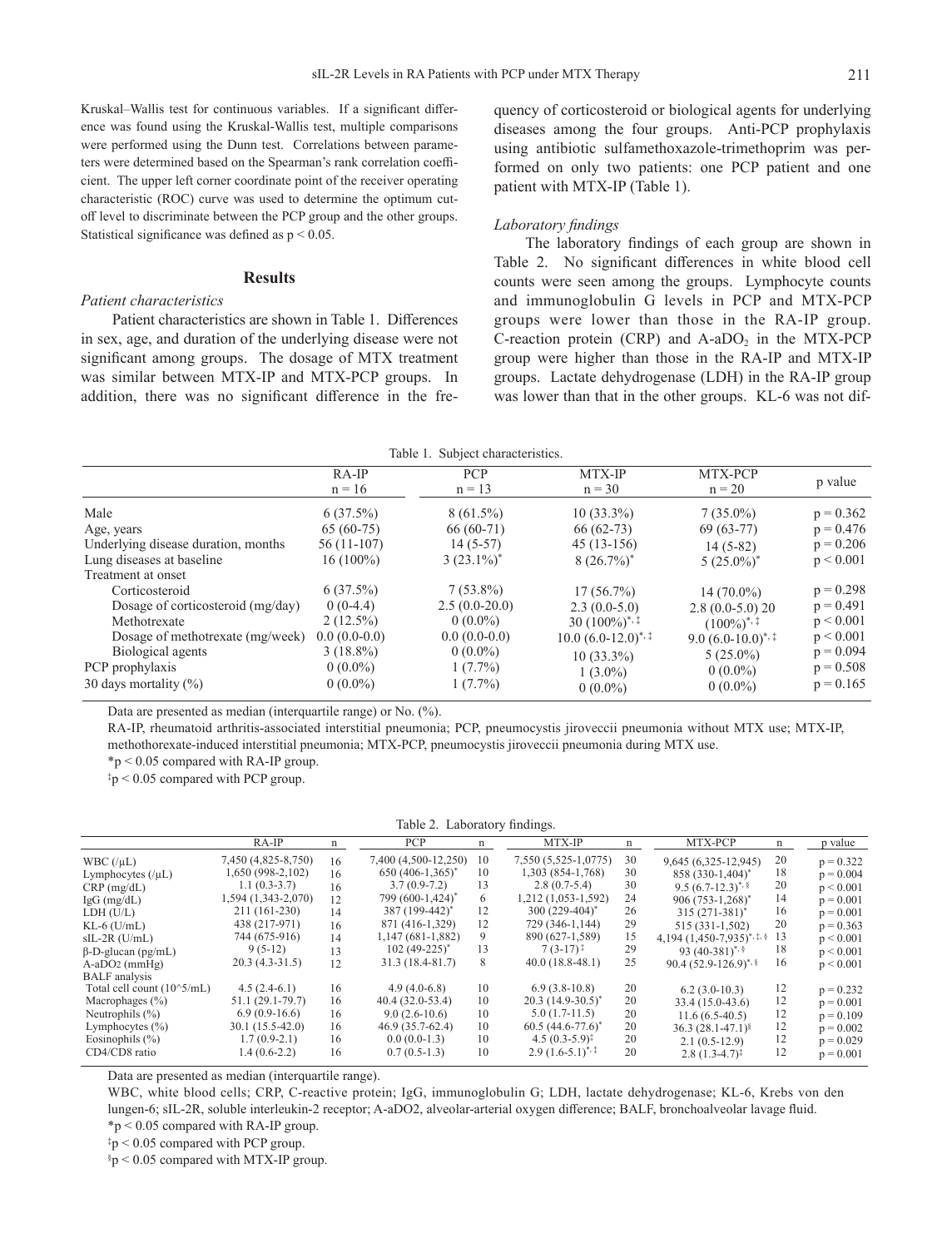

Fig. 1. Serum soluble IL-2 receptor (sIL-2R) levels of patient samples.

Serum sIL-2R levels of the four groups are compared: rheumatoid arthritis (RA)-associated interstitial pneumonia (RA-IP), *Pneumocystis jirovecii* pneumonia without methotrexate treatment (PCP), methotrexate therapy-associated interstitial pneumonia (MTX-IP), and methotrexate therapy-associated *Pneumocystis jirovecii* pneumonia (MTX-PCP). Boxes represent the IQR, and the internal line represents the median. Whiskers indicate the lowest and highest values within  $1.5 \times IQR$  values. The open circle represents the values over boxes and whiskers.  $*$ p < 0.05.

 $*$  $p$  < 0.01.

Table 3. HRCT patterns.

| $RA-IP$     | <b>PCP</b>   | MTX-IP       | MTX-PCP      |
|-------------|--------------|--------------|--------------|
| $n = 16$    | $n = 1.3$    | $n = 30$     | $n = 20$     |
| $0(0.0\%)$  | $10(76.9\%)$ | $19(63.3\%)$ | $16(80.0\%)$ |
| $9(56.3\%)$ | $0(0.0\%)$   | $9(30.0\%)$  | $0(0.0\%)$   |
| $3(18.8\%)$ | $2(15.4\%)$  | $2(6.7\%)$   | $2(10.0\%)$  |
| $0(0.0\%)$  | $1(7.7\%)$   | $0(0.0\%)$   | $2(10.0\%)$  |
| $4(25.0\%)$ | $0(0.0\%)$   | $0(0.0\%)$   | $0(0.0\%)$   |
|             |              |              |              |

Data are presented as No.  $(\%)$ .

HP, hypersensitivity pneumonia; OP, organizing pneumonia; NSIP, nonspecific interstitial pneumonia; DAD, diffuse alveolar damage; UIP, usual interstitial pneumonia.

ferent among any groups. sIL-2R in the MTX-PCP group was higher than that in the other groups (Fig. 1). BALF findings showed that the percentage of lymphocytes in the MTX-IP group was higher than that in the RA-IP and MTX-PCP groups, whereas the percentage of eosinophils in the MTX-IP group was higher than that in the PCP group. Further, the CD4/CD8 ratio in the MTX-IP group was higher than that in the RA-IP and PCP groups, whereas the ratio in the MTX-PCP group was higher than that in the PCP group.

#### *HRCT patterns*

Table 3 shows the HRCT patterns of each group. The pattern of hypersensitivity pneumonia (HP) was the most frequent finding among PCP, MTX-IP, and MTX-PCP groups, whereas the RA-IP group predominantly showed the pattern of organizing pneumonia (OP). The OP pattern was the second-most frequent pattern in the MTX-IP group.

## *Receiver operating characteristic curve*

We next evaluated the sensitivity and specificity of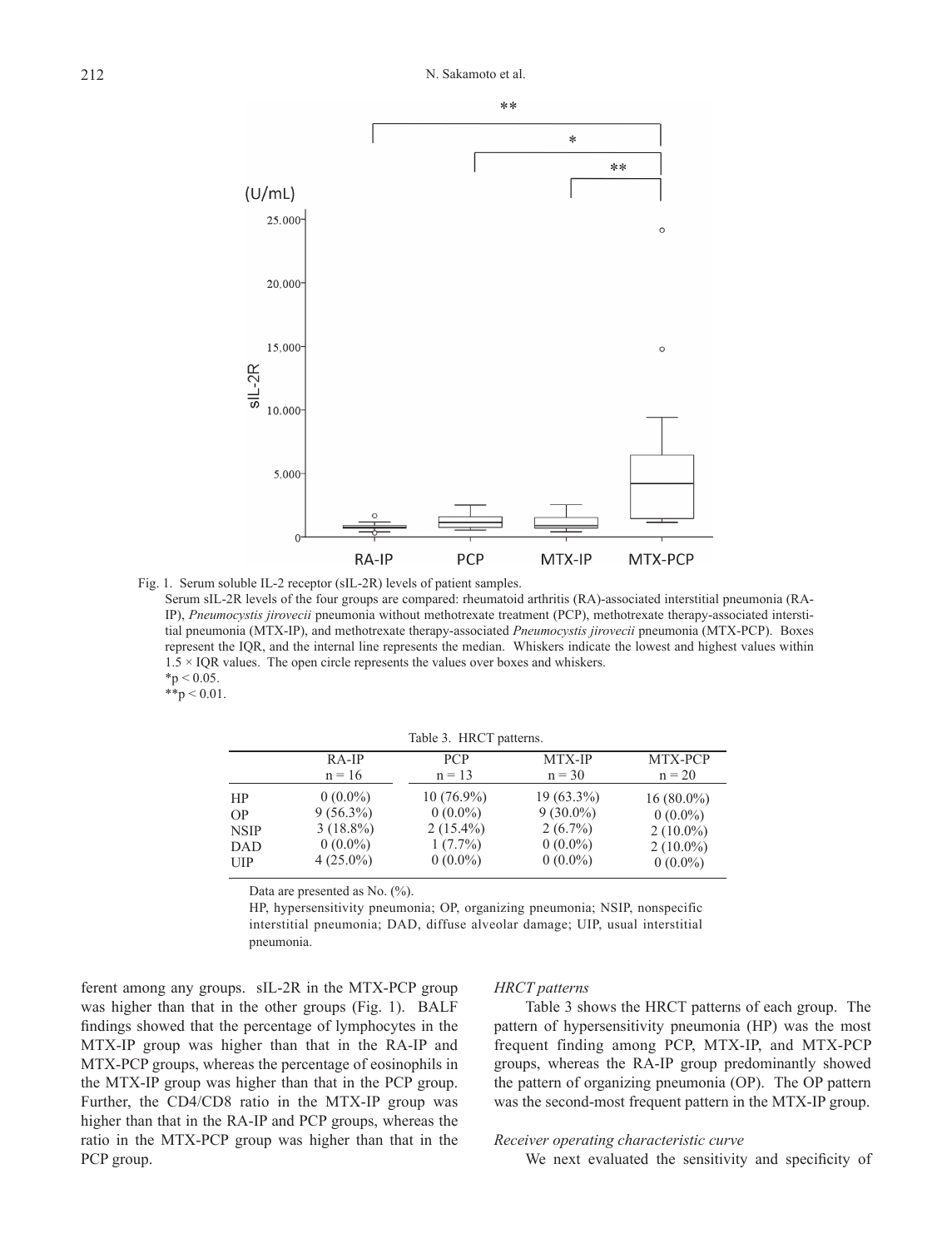serum sIL-2R levels to distinguish the MTX-PCP group from the other groups based on ROC curves. Fig. 2 shows the ROC curves for several markers (A-aDO2, CRP, sIL-2R, and KL-6) in patients of the MTX-PCP group and in the other groups. The areas under the ROC curve (AUC) for A-aDO2, CRP, sIL-2R, and KL-6 were 0.894, 0.856, 0.917, and 0.539, respectively. Levels of sIL-2R were more sensitive than other markers and showed the largest AUC. Based on the ROC curve, the cut-off level of sIL-2R that resulted in the highest diagnostic accuracy for MTX-PCP was 1,311.5 U/mL. This value was found to discriminate between the MTX-PCP group and other groups with 91.7% sensitivity and 78.6% specificity.

*Correlations between sIL-2R and clinical parameters in each group*

To clarify the significance of the observed elevated levels of sIL-2R, correlations between sIL-2R levels and clinical parameters in each group were analyzed (Table 4). Levels of sIL-2R in the MTX-IP group showed significant positive correlations with the dosage of MTX treatment and *β*-D-glucan levels and negative correlations with IgG and the percentage of macrophages in the BALF. In contrast, levels of sIL-2R in the MTX-PCP group showed a significant positive correlation with the value of A-aDO2. In addition, levels of sIL-2R in the RA-IP group showed a significant positive correlation with CRP and negative correlations with the percentage of macrophages and the percent-



Fig. 2. Receiver operating characteristic curve for parameters in patients with MTX-associated PCP. The cut-off level of soluble IL-2 receptor (sIL-2R) that resulted in the highest diagnostic accuracy for the MTX-associated PCP (MTX-PCP) group was 1,311.5 U/ml. This value was found to discriminate between the MTX-PCP group and the other groups with 91.7% sensitivity and 78.6% specificity. The use of serum sIL-2R levels for the diagnosis of MTX-PCP resulted in the largest area under the curve (AUC, 0.917) when compared to that based on A-aDO2, CRP, and KL-6.

Table 4. Correlation between sIL-2R and clinical parameters.

| Variables                                | sIL-2R with RA-IP |          |                  | sIL-2R with PCP |            |          |                  | sIL-2R with MTX-IP |    |          |                   | sIL-2R with MTX-PCP |                    |          |                  |         |
|------------------------------------------|-------------------|----------|------------------|-----------------|------------|----------|------------------|--------------------|----|----------|-------------------|---------------------|--------------------|----------|------------------|---------|
|                                          |                   |          | 95% CI           | p value         |            |          | 95% CI           | p value            |    |          | 95% CI            | p value             |                    |          | 95% CI           | p value |
| Dosage of corticosteroid (mg/day)        | 14                | 0.264    | $-0.310 - 0.697$ | 0.362           | $\Omega$   | $-0.376$ | $-0.832 - 0.384$ | 0.319              | 15 | 0.038    | $-0.484 - 0.540$  | 0.894               | 13                 | $-0.363$ | $-0.762 - 0.235$ | 0.223   |
| Dosage of MTX (mg/week)                  | 14                | $-0.378$ | $-0.757 - 0.191$ | 0.182           |            |          |                  |                    | 14 | 0.571    | 0.058-0.845       | 0.033               |                    | $-0.539$ | $-0.840 - 0.017$ | 0.057   |
| Laboratory data                          |                   |          |                  |                 |            |          |                  |                    |    |          |                   |                     |                    |          |                  |         |
| WBC $($ / $\mu$ L $)$                    | 14                | 0.293    | $-0.281 - 0.713$ | 0.310           | $^{\circ}$ | $-0.183$ | $-0.755 - 0.548$ | 0.637              | 15 | 0.159    | $-0.385 - 0.621$  | 0.571               | 13                 | $-0.308$ | $-0.734 - 0.293$ | 0.306   |
| $CRP$ (mg/dL)                            | 14                | 0.744    | 0.353-0.914      | 0.002           |            | 0.583    | $-0.132 - 0.899$ | 0.025              | 15 | 0.093    | $-0.440 - 0.578$  | 0.742               | 13                 | 0.371    | 0.128-0.708      | 0.212   |
| $IgG$ (mg/dL)                            |                   | 0.045    | $-0.570 - 0.628$ | 0.894           |            | $-0.543$ | $-0.940 - 0.480$ | 0.266              | 13 | $-0.560$ | $-0.849 - 0.013$  | 0.046               | 12                 | $-0.371$ | $-0.779 - 0.258$ | 0.235   |
| LDH (U/L)                                | 13                | $-0.225$ | $-0.690 - 0.372$ | 0.459           |            | 0.561    | $-0.164 - 0.893$ | 0.116              | 13 | $-0.159$ | $-0.653 - 0.430$  | 0.603               | $^{\circ}$         | $-0.133$ | $-0.732 - 0.583$ | 0.732   |
| $KL-6$ ( $U/mL$ )                        |                   | $-0.420$ | $-0.815 - 0.241$ | 0.135           |            | $-0.383$ | $-0.835 - 0.377$ | 0.308              | 15 | $-0.129$ | $-0.602 - 0.410$  | 0.648               | 13                 | $-0.096$ | $-0.614 - 0.480$ | 0.754   |
| $\beta$ -D-glucan (pg/mL)                | 12                | 0.559    | $-0.022 - 0.858$ | 0.059           |            | 0.233    | $-0.510 - 0.777$ | 0.546              | 15 | 0.671    | 0.242-0.881       | 0.006               | 13                 | 0.212    | $-0.384 - 0.683$ | 0.531   |
| $A-aDO2$ ( $mmHe$ )                      | 10                | $-0.030$ | $-0.647 - 0.611$ | 0.934           |            | 0.143    | $-0.684 - 0.809$ | 0.760              | 11 | 0.036    | $-0.576 - 0.622$  | 0.915               | 12                 | 0.608    | 0.052-0.876      | 0.036   |
| HRCT score                               | 13                | 0.999    | 0.999-0.999      | 0.746           |            | 0.400    | $-0.360 - 0.841$ | 0.286              | 14 | 0.341    | $-0.231 - 0.738$  | 0.233               | 10                 | $-0.159$ | $-0.717 - 0.523$ | 0.622   |
| <b>BALF</b> cell findings                |                   |          |                  |                 |            |          |                  |                    |    |          |                   |                     |                    |          |                  |         |
| Total cell count (x 10 <sup>5</sup> /mL) | 14                | 0.143    | $-0.419 - 0.626$ | 0.626           |            | 0.464    | $-0.444 - 0.902$ | 0.294              | 15 | 0.018    | $-0.499 - 0.525$  | 0.950               | $\mathbf{\hat{x}}$ | $-0.095$ | $-0.749 - 0.653$ | 0.823   |
| Macrophages (%)                          | 14                | $-0.543$ | $-0.833 - 0.017$ | 0.045           |            | $-0.714$ | $-0.954 - 0.085$ | 0.071              | 15 | $-0.525$ | $-0.817 - -0.017$ | 0.044               | 8                  | $-0.643$ | $-0.927 - 0.113$ | 0.086   |
| Lymphocytes (%)                          | 14                | 0.265    | $-0.309 - 0.698$ | 0.418           |            | 0.893    | 0.427-0.718      | 0.007              | 15 | 0.325    | $-0.225 - 0.718$  | 0.237               |                    | $-0.214$ | $-0.798 - 0.578$ | 0.610   |
| Neutrophils (%)                          | 14                | $-0.543$ | $-0.833 - 0.017$ | 0.039           |            | $-0.714$ | $-0.525 - 0.984$ | 0.071              | 15 | $-0.018$ | $-0.525 - 0.499$  | 0.950               | 8                  | 0.286    | $-0.524 - 0.825$ | 0.493   |
| Eosinophils (%)                          | 14                | 0.473    | $-0.077 - 0.802$ | 0.088           |            | 0.079    | $-0.717 - 0.785$ | 0.867              | 15 | $-0.065$ | $-0.559 - 0.463$  | 0.818               | 8                  | 0.683    | $-0.042 - 0.937$ | 0.062   |
| CD4/CD8 (%)                              | 14                | 0.341    | $-0.231 - 0.738$ | 0.233           |            | 0.250    | $-0.620 - 0.844$ | 0.589              | 15 | 0.389    | $-0.154 - 0.752$  | 0.152               |                    | 0.190    | $-0.594 - 0.789$ | 0.651   |

WBC, white blood cells; CRP, C-reactive protein; IgG, immunoglobulin G; LDH, lactate dehydrogenase; KL-6, Krebs von den lungen-6; sIL-2R, soluble interleukin-2 receptor; A-aDO2, alveolar-arterial oxygen difference; HRCT, high-resolution computed tomography; BALF, bronchoalveolar lavage fluid.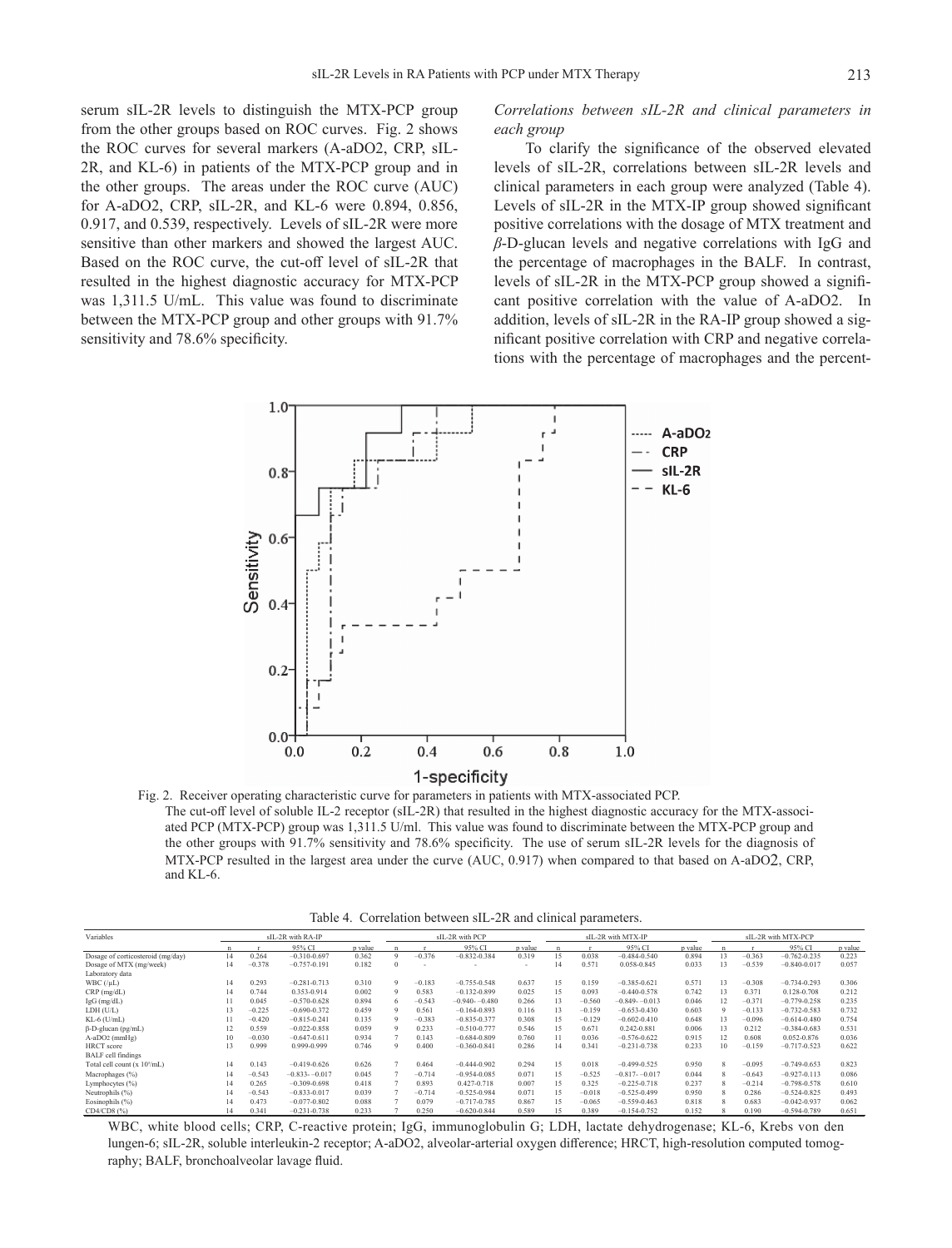age of neutrophils in the BALF.

#### **Discussion**

The present study showed elevated levels of serum sIL-2R in patients with PCP during MTX treatment for RA compared to those in MTX-IP and RA-IP groups, as well as in patients with PCP without MTX treatment. These diseases are important and difficult to distinguish in RA patients treated with MTX. This is the first report to show that serum sIL-2R could be a marker to discriminate MTX-PCP from MTX-IP.

Serum sIL-2R levels have been reported as a disease marker of RA. Serum sIL-2R levels were found to be related to disease duration (Tebib et al. 1995), and a decline in sIL-2R concentration might result from joint improvement (Rubin et al. 1990). It has been reported that sIL-2R levels are significantly reduced in RA patients receiving a low dose of MTX (Polisson et al. 1994; Spadaro et al. 1997). In addition, baseline and serial serum sIL-2R levels in patients with sarcoidosis correlate with improvements in lung function during MTX treatment (Vorselaars et al. 2015). These results suggest that sIL-2R represents the activity of RA, and that MTX treatment usually inhibits T cell activation and decreases sIL-2R levels in RA patients.

In contrast, it has also been reported that serum sIL-2R levels are increased in acquired immunodeficiency syndrome (AIDS) patients with PCP (Reddy and Grieco 1988). In the present study, serum sIL-2R levels were higher in all groups, suggesting that T cells were activated to some degree in RA-IP, PCP, MTX-IP, and MTX-PCP groups. However, serum sIL-2R levels were significantly higher in the MTX-PCP group compared with those in other groups. Furthermore, ROC curve analysis demonstrated that sIL-2R had the highest AUC discriminating between the MTX-PCP group and the other groups. These results suggest that serum sIL-2R levels could be a candidate marker to distinguish MTX-PCP from other diseases. We further analyzed the correlation between sIL-2R levels and clinical parameters to determine the pathogenesis of increased sIL-2R levels in each group. Serum levels of sIL-2R in the MTX-PCP group were significantly correlated with A-aDO2 values. This indicates that levels of sIL-2R correspond to disease severity in MTX-PCP.

We next sought an explanation for the observed higher levels of sIL-2R in the MTX-PCP group compared with those in other groups. Higher levels of sIL-2R in the MTX-PCP group, as compared with those in the PCP group, suggest that T cells in the lungs are more activated by PCP in response to MTX treatment, rather than PCP alone. It has been reported that MTX induces the apoptosis of activated T cells (Genestier et al. 1998) and that short-term MTX treatment reduces peripheral T cells in RA patients (Wascher et al. 1994). In contrast, long-term treatment with MTX significantly increases CD3+ and CD4+ peripheral T cells (Weinblatt et al. 1988). CD4+ T cells play a pivotal role in the pathogenesis of PCP (Hoving and Kolls 2017).

In an animal model of PCP, CD25−CD4+ T cells were found to induce acute lethal pneumonia, whereas CD25+CD4+ T cells have been suggested to be recruited to the lungs to suppress hyper-inflammation driven by PCP (Hori et al. 2002; McKinley et al. 2006). These reports might indicate that CD25−CD4+ T cells activated by MTX treatment for RA excessively responded to PCP and cause hyper-inflammation, whereas CD25+CD4+ T cells, the source of sIL-2R, might protect the lung from hyper-inflammation and result in increased sIL-2R levels in MTX-PCP. This is consistent with a report that PCP in non-AIDS patients is associated with smaller numbers of PCP organisms and a greater number of inflammatory cells in the BALF compared to those in AIDS patients (Limper et al. 1989). Recently, Shimada et al. (2018) reported the differences in PCP between patients with RA and other connective tissue diseases. They reported that almost all PCP in RA patients receiving MTX alone was *P. jirovecii* PCRnegative in respiratory specimens and associated with higher CRP levels suggesting that small amounts of *P. jirovecci* induce stronger inflammation in RA patients receiving MTX alone. Based on the previous report (Shimada et al. 2018) and the present study, synergistic factors including MTX therapy, the existence of *P. jirovecii*, and RA itself might induce severe inflammation resulting in higher serum sIL-2R levels in the MTX-PCP group.

The present study has several limitations. First, the study cohort was small, and the design was retrospective. Second, the diagnosis of PCP was mainly based on elevated levels of *β*-D-glucan and the detection of *P. jirovecii* by PCR. Although *β*-D-glucan is a useful serological marker for PCP diagnosis (Li et al. 2015; Song et al. 2016), colonization by *P. jirovecii*, as detected by a PCR method, has also been reported (Alanio and Bretagne 2017). Mori et al. (2009) reported that 10.9% of asymptomatic carriers of *P*. *jirovecii* could be identified by PCR using the sputum or BALF of patients with RA, all of whom had received MTX. These results suggest that the MTX-PCP group in the present study might include the individuals colonized by *P. jirovecii*. Further prospective studies with more precise diagnostic criteria for PCP will be needed to clarify the role of serum sIL-2R in MTX-PCP.

Overall, our study demonstrates that MTX-PCP is associated with increased systemic inflammation, severe hypoxemia, and higher sIL-2R levels, as compared with those in MTX-IP cases. Further, serum sIL-2R levels could be useful for the differential diagnosis of MTX-PCP and MTX-IP, which otherwise have similar characteristics.

## **Acknowledgments**

We acknowledge the patients and staff who participated in our research studies.

## **Conflicts of Interest**

The authors declare no conflict of interest.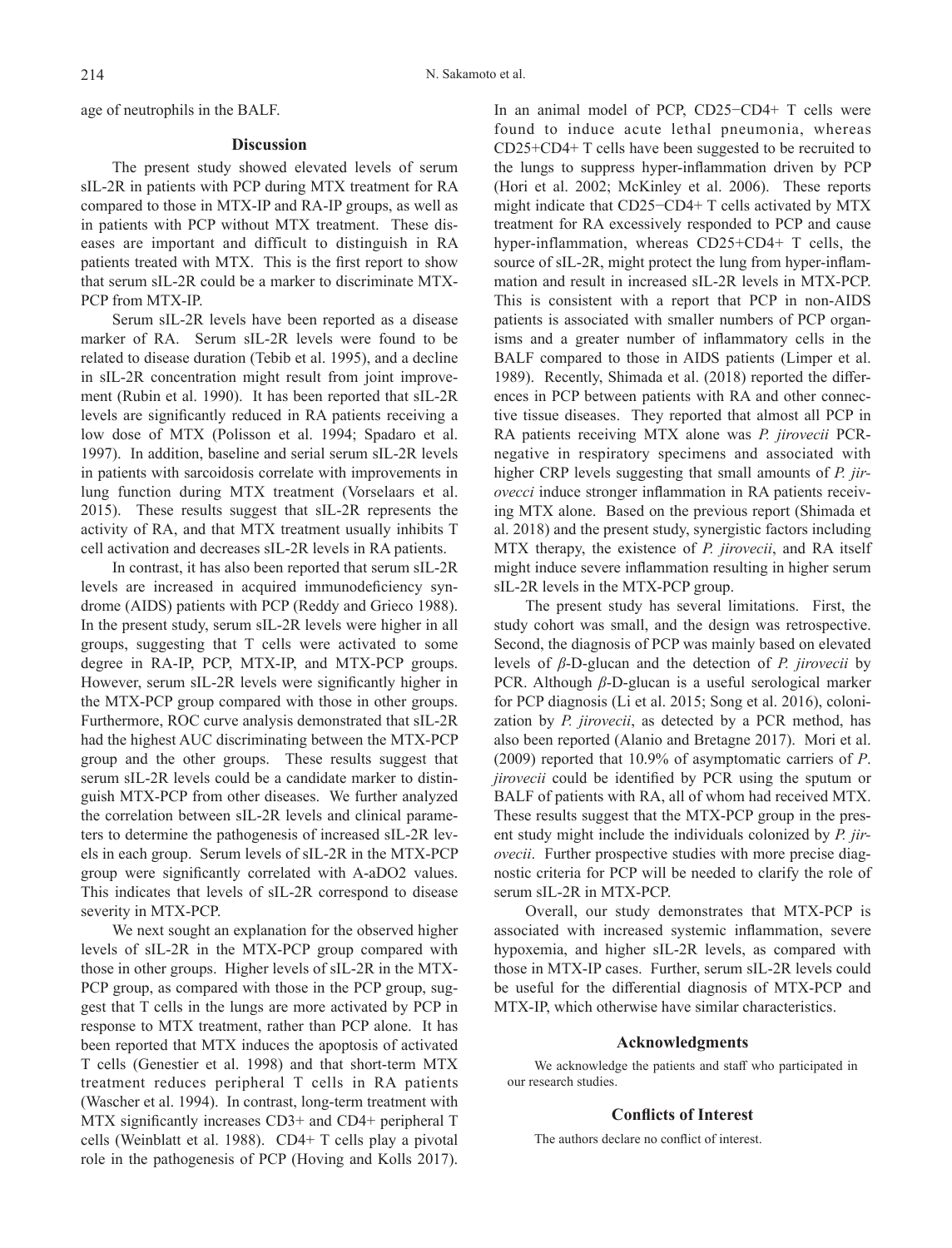## **References**

- Alanio, A. & Bretagne, S. (2017) Pneumocystis jirovecii detection in asymptomatic patients: what does its natural history tell us? *F1000Res.*, **6**, 739.
- Aletaha, D., Neogi, T., Silman, A.J., Funovits, J., Felson, D.T., Bingham, C.O. 3rd, Birnbaum, N.S., Burmester, G.R., Bykerk, V.P., Cohen, M.D., Combe, B., Costenbader, K.H., Dougados, M., Emery, P., Ferraccioli, G., et al. (2010) 2010 Rheumatoid arthritis classification criteria: an American College of Rheumatology/European League Against Rheumatism collaborative initiative. *Arthritis Rheum.*, **62**, 2569-2581.
- Chan, E.S. & Cronstein, B.N. (2002) Molecular action of methotrexate in inflammatory diseases. *Arthritis Res.*, **4**, 266-273.
- Chodorowska, G., Czelej, D. & Niewiedziol, M. (2003) Interleukin-2 and its soluble receptor in selected drug-induced cutaneous reactions. *Ann. Univ. Mariae Curie Sklodowska Med.*, **58**, 7-13.
- Genestier, L., Paillot, R., Fournel, S., Ferraro, C., Miossec, P. & Revillard, J.P. (1998) Immunosuppressive properties of methotrexate: apoptosis and clonal deletion of activated peripheral T cells. *J. Clin. Invest.*, **102**, 322-328.
- Hara, S., Ishimoto, H., Sakamoto, N., Mukae, H., Kakugawa, T., Ishimatsu, Y., Mine, M. & Kohno, S. (2011) Direct hemoperfusion using immobilized polymyxin B in patients with rapidly progressive interstitial pneumonias: a retrospective study. *Respiration; international review of thoracic diseases*, **81**, 107-117.
- Hashimoto, A., Suto, S., Horie, K., Fukuda, H., Nogi, S., Iwata, K., Tsuno, H., Ogihara, H., Kawakami, M., Komiya, A., Furukawa, H., Matsui, T. & Tohma, S. (2017) Incidence and Risk Factors for Infections Requiring Hospitalization, Including Pneumocystis Pneumonia, in Japanese Patients with Rheumatoid Arthritis. *Int. J. Rheumatol.*, **2017**, 6730812.
- Hori, S., Carvalho, T.L. & Demengeot, J. (2002) CD25+CD4+ regulatory T cells suppress CD4+ T cell-mediated pulmonary hyperinflammation driven by Pneumocystis carinii in immunodeficient mice. *Eur. J. Immunol.*, **32**, 1282-1291.
- Hoving, J.C. & Kolls, J.K. (2017) New advances in understanding the host immune response to Pneumocystis. *Curr. Opin. Microbiol.*, **40**, 65-71.
- Johkoh, T., Muller, N.L., Colby, T.V., Ichikado, K., Taniguchi, H., Kondoh, Y., Fujimoto, K., Kinoshita, M., Arakawa, H., Yamada, H., Suga, M., Ando, M., Koyama, M. & Nakamura, H. (2002) Nonspecific interstitial pneumonia: correlation between thin-section CT findings and pathologic subgroups in 55 patients. *Radiology*, **225**, 199-204.
- Kakugawa, T., Yokota, S., Ishimatsu, Y., Hayashi, T., Nakashima, S., Hara, S., Sakamoto, N., Matsuoka, Y., Kubota, H., Mine, M., Mukae, H., Nagata, K. & Kohno, S. (2013) Serum heat shock protein 47 levels in patients with drug-induced lung disease. *Respir. Res.*, **14**, 133.
- Li, W.J., Guo, Y.L., Liu, T.J., Wang, K. & Kong, J.L. (2015) Diagnosis of pneumocystis pneumonia using serum (1-3)-beta-D-Glucan: a bivariate meta-analysis and systematic review. *J. Thorac. Dis.*, **7**, 2214-2225.
- Limper, A.H., Offord, K.P., Smith, T.F. & Martin, W.J. 2nd (1989) Pneumocystis carinii pneumonia. Differences in lung parasite number and inflammation in patients with and without AIDS. *Am. Rev. Respir. Dis.*, **140**, 1204-1209.
- Lopez-Olivo, M.A., Siddhanamatha, H.R., Shea, B., Tugwell, P., Wells, G.A. & Suarez-Almazor, M.E. (2014) Methotrexate for treating rheumatoid arthritis. *Cochrane Database Syst. Rev.*, CD000957.
- McKinley, L., Logar, A.J., McAllister, F., Zheng, M., Steele, C. & Kolls, J.K. (2006) Regulatory T cells dampen pulmonary inflammation and lung injury in an animal model of pneumocystis pneumonia. *J. Immunol.*, **177**, 6215-6226.
- Mori, S., Cho, I. & Sugimoto, M. (2009) A followup study of asymptomatic carriers of Pneumocystis jiroveci during immunosuppressive therapy for rheumatoid arthritis. *J. Rheumatol.*, **36**, 1600-1605.
- Norton, S., Koduri, G., Nikiphorou, E., Dixey, J., Williams, P. & Young, A. (2013) A study of baseline prevalence and cumulative incidence of comorbidity and extra-articular manifestations in RA and their impact on outcome. *Rheumatology*  (*Oxford*), **52**, 99-110.
- Polisson, R.P., Dooley, M.A., Dawson, D.V. & Pisetsky, D.S. (1994) Interleukin-2 receptor levels in the sera of rheumatoid arthritis patients treated with methotrexate. *Arthritis Rheum.*, **37**, 50-56.
- Reddy, M.M. & Grieco, M.H. (1988) Elevated soluble interleukin-2 receptor levels in serum of human immunodeficiency virus infected populations. *AIDS Res. Hum. Retroviruses*, **4**, 115-120.
- Richman, N.C., Yazdany, J., Graf, J., Chernitskiy, V. & Imboden, J.B. (2013) Extraarticular manifestations of rheumatoid arthritis in a multiethnic cohort of predominantly Hispanic and Asian patients. *Medicine* (*Baltimore*), **92**, 92-97.
- Rubin, L.A. & Nelson, D.L. (1990) The soluble interleukin-2 receptor: biology, function, and clinical application. *Ann. Intern. Med.*, **113**, 619-627.
- Rubin, L.A., Snow, K.M., Kurman, C.C., Nelson, D.L. & Keystone, E.C. (1990) Serial levels of soluble interleukin 2 receptor in the peripheral blood of patients with rheumatoid arthritis: correlations with disease activity. *J. Rheumatol.*, **17**, 597-602.
- Shimada, K., Yokosuka, K., Nunokawa, T. & Sugii, S. (2018) Differences in clinical Pneumocystis pneumonia in rheumatoid arthritis and other connective tissue diseases suggesting a rheumatoid-specific interstitial lung injury spectrum. *Clin. Rheumatol.*, **37**, 2269-2274.
- Silva, C.I. & Muller, N.L. (2006) Drug-induced lung diseases: most common reaction patterns and corresponding high-resolution CT manifestations. *Semin. Ultrasound CT MR*, **27**, 111-116.
- Singh, J.A., Saag, K.G., Bridges, S.L. Jr., Akl, E.A., Bannuru, R.R., Sullivan, M.C., Vaysbrot, E., McNaughton, C., Osani, M., Shmerling, R.H., Curtis, J.R., Furst, D.E., Parks, D., Kavanaugh, A., O'Dell, J., et al. (2016) 2015 American College of Rheumatology Guideline for the Treatment of Rheumatoid Arthritis. *Arthritis Rheumatol.*, **68**, 1-26.
- Smolen, J.S., Landewe, R., Bijlsma, J., Burmester, G., Chatzidionysiou, K., Dougados, M., Nam, J., Ramiro, S., Voshaar, M., van Vollenhoven, R., Aletaha, D., Aringer, M., Boers, M., Buckley, C.D., Buttgereit, F., et al. (2017) EULAR recommendations for the management of rheumatoid arthritis with synthetic and biological disease: modifying antirheumatic drugs: 2016 update. *Ann. Rheum. Dis.*, **76**, 960-977.
- Song, Y., Ren, Y., Wang, X. & Li, R. (2016) Recent advances in the diagnosis of pneumocystis pneumonia. *Med. Mycol. J.*, **57**, E111-E116.
- Spadaro, A., Taccari, E., Riccieri, V., Sensi, F., Sili Scavalli, A. & Zoppini, A. (1997) Relationship of soluble interleukin-2-receptor and interleukin-6 with class-specific rheumatoid factors during low-dose methotrexate treatment in rheumatoid arthritis. *Rev. Rhum. Engl. Ed.*, **64**, 89-94.
- Sumikawa, H., Johkoh, T., Ichikado, K., Taniguchi, H., Kondoh, Y., Fujimoto, K., Tateishi, U., Hiramatsu, T., Inoue, A., Natsag, J., Ikemoto, M., Mihara, N., Honda, O., Tomiyama, N., Hamada, S., et al. (2006) Usual interstitial pneumonia and chronic idiopathic interstitial pneumonia: analysis of CT appearance in 92 patients. *Radiology*, **241**, 258-266.
- Takahashi, S., Setoguchi, Y., Nukiwa, T. & Kira, S. (1991) Soluble interleukin-2 receptor in sera of patients with pulmonary tuberculosis. *Chest*, **99**, 310-314.
- Tanaka, H., Narita, M., Teramoto, S., Saikai, T., Oashi, K.,